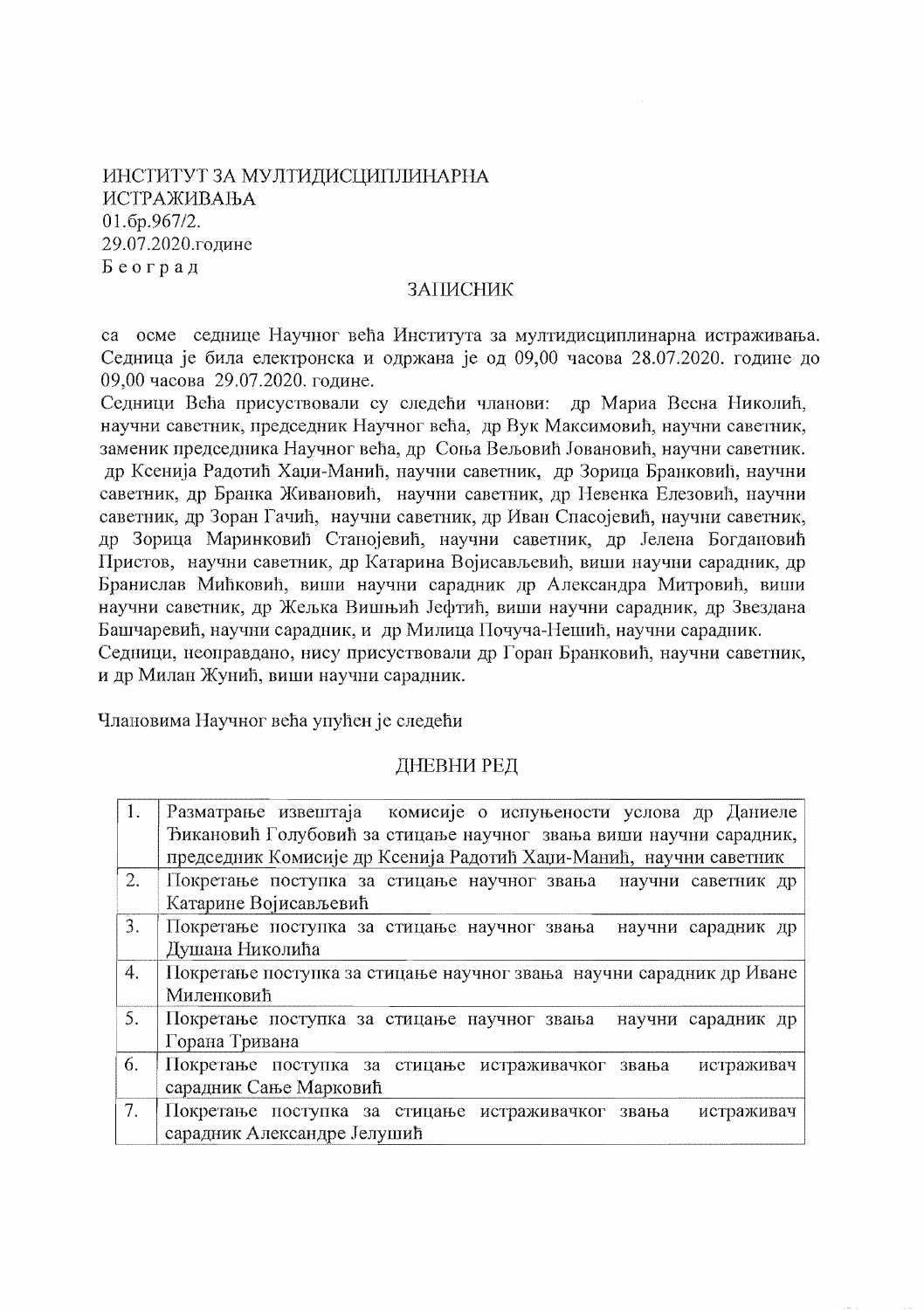| 8.  | 1. Покретање поступка за стицање истраживачког звања истраживач-       |
|-----|------------------------------------------------------------------------|
|     | приправник др Виктора Церовског                                        |
|     | 2. Разматрање извештаја комисије о испуњености услова др Виктора       |
|     | Церовског, за стицање истраживачког звања истраживач приправник,       |
|     | председник Комисије др Радомир Жикић, научни саветник                  |
| 9.  | 1. Покретање поступка за стицање истраживачког звања истраживач        |
|     | приправник Душана Игића, мастер инжењера шумарства                     |
|     | 2. Разматрање извештаја комисије о испуњености услова Душана Игића, за |
|     | стицање истраживачког звања истраживач приправник, председник          |
|     | Комисије др Драгица Станковић, научни саветник                         |
| 10. | 1. Покретање поступка за стицање истраживачког звања истраживач        |
|     | приправник Маје Траиловић, мастера заштите животне средине             |
|     | 2. Разматрање извештаја комисије о испуњености услова Маје             |
|     | Траиловић, за стицање истраживачког звања истраживач приправник,       |
|     | председник Комисије др Мирослав Николић, научни саветник               |
| 11. | Молба др Бранке Живановић, научног саветника, за давање сагласности за |
|     | учешће на конкурсу у оквиру програма ИДЕЈЕ Фонда за науку Републике    |
|     | Србије                                                                 |
| 12. | Молба др Милољуба Луковића, научног саветника, за давање сагласности   |
|     | за учешће на конкурсу у оквиру програма ИДЕЈЕ Фонда за науку           |
|     | Републике Србије                                                       |
| 13. | Молба др Вука Максимовића, научног саветника, за давање сагласности    |
|     | за учешће на конкурсу у оквиру програма ИДЕЈЕ Фонда за науку           |
|     | Републике Србије                                                       |
| 14. | Молба др Оливере Продановић, научног сарадника, за давање сагласности  |
|     | за учешће на конкурсу у оквиру програма ИДЕЈЕ Фонда за науку           |
|     | Републике Србије                                                       |
| 15. | Молба др Мирослава Николића, научног саветника, за давање сагласности  |
|     | за учешће на конкурсу у оквиру програма ИДЕЈЕ Фонда за науку           |
|     | Републике Србије                                                       |
| 16. | Молба др Ксеније Радотић Хаџи-Манић, научног саветника, за давање      |
|     | сагласности за учешће на конкурсу у оквиру програма ИДЕЈЕ Фонда за     |
|     | науку Републике Србије                                                 |
| 17. | Молба др Марије Смедеревац-Лалић, вишег научног сарадника, за давање   |
|     | сагласности за учешће на конкурсу у оквиру програма ИДЕЈЕ Фонда за     |
|     | науку Републике Србије                                                 |
| 18. | Молба др Игора Попова, вишег научног сарадника, за давање сагласности  |
|     | за учешће на конкурсу у оквиру програма ИДЕЈЕ Фонда за науку           |
|     | Републике Србије                                                       |
| 19. | Молба др Јелене Богдановић Пристов, научног саветника, за давање       |
|     | сагласности за учешће на конкурсу у оквиру програма ИДЕЈЕ Фонда за     |
|     | науку Републике Србије                                                 |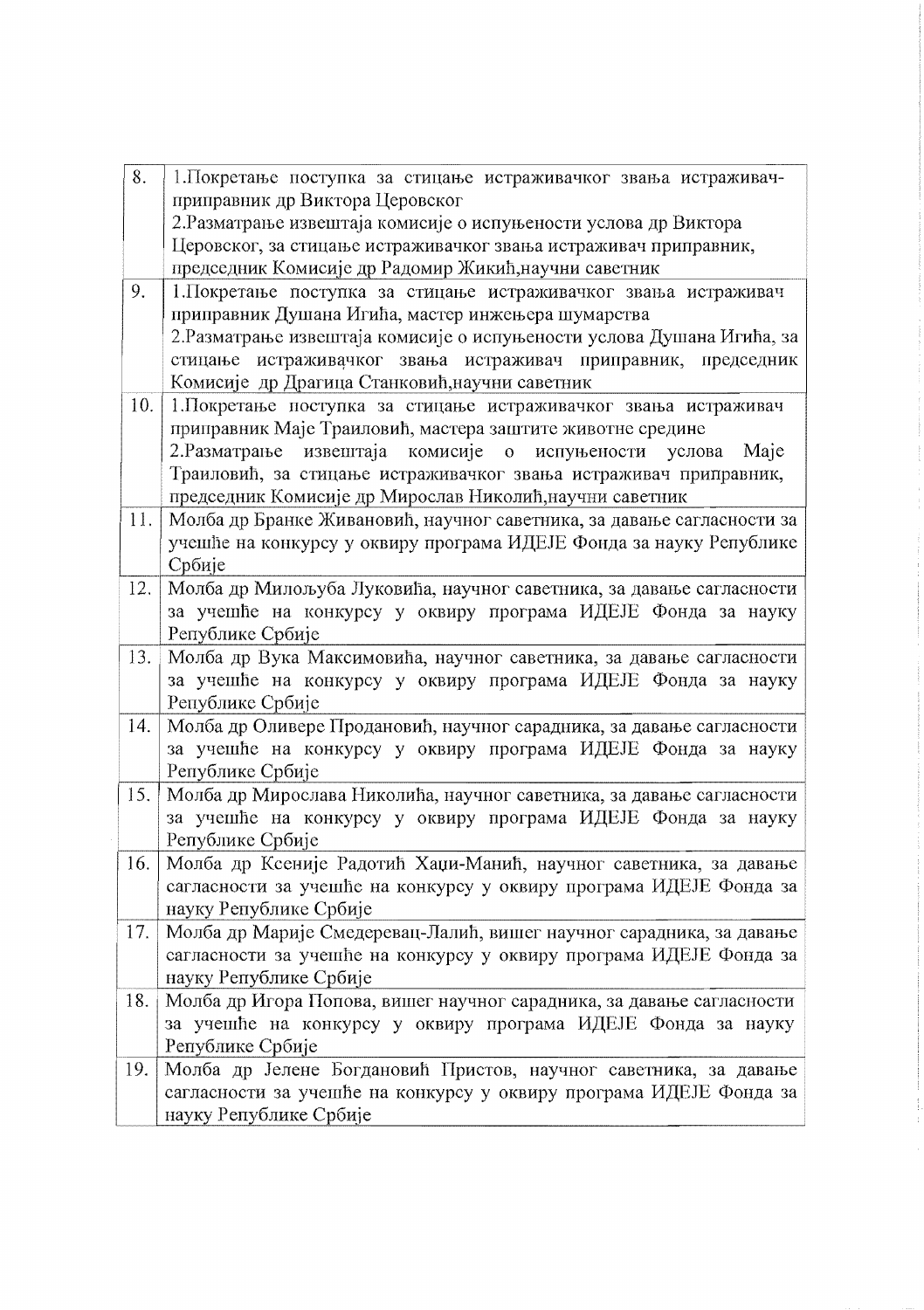| 20. | Молба др Марине Станић, вишег научног сарадника, за давање            |
|-----|-----------------------------------------------------------------------|
|     | сагласности за учешће на конкурсу у оквиру програма ИДЕЈЕ Фонда за    |
|     | науку Републике Србије                                                |
| 21. | Молба др Марие Весне Николић, научног саветника, за давање            |
|     | сагласности за учешће на конкурсу у оквиру програма ИДЕЈЕ Фонда за    |
|     | науку Републике Србије                                                |
| 22. | Молба Јелене Ђорђевић, истраживача приправника, за давање сагласности |
|     | за учешће на конкурсу у оквиру програма ИДЕЈЕ Фонда за науку          |
|     | Републике Србије                                                      |
| 23. | Молба др Соње Вељовић Јовановић, научног саветника, за давање         |
|     | сагласности за учешће на конкурсу у оквиру програма ИДЕЈЕ Фонда за    |
|     | науку Републике Србије                                                |
| 24. | Молба др Каролине Суњог, научног сарадника, за давање сагласности за  |
|     | учешће на конкурсу у оквиру програма ИДЕЈЕ Фонда за науку Републике   |
|     | Србије                                                                |
| 25. | Молба Николе Шушића, истраживача приправника, за давање сагласности   |
|     | за учешће на конкурсу у оквиру програма ИДЕЈЕ Фонда за науку          |
|     | Републике Србије                                                      |
| 26. | Молба др Јелене Бобић, вишег научног сарадника, за давање сагласности |
|     | за учешће на конкурсу у оквиру програма ИДЕЈЕ Фонда за науку          |
|     | Републике Србије                                                      |
| 27. | Молба др Горана Бранковића, научног саветника, за давање сагласности  |
|     | за учешће на конкурсу у оквиру програма ИДЕЈЕ Фонда за науку          |
|     | Републике Србије                                                      |
| 28. | Молба др Наташе Џунузовић, научног сарадника, за давање сагласности   |
|     | за учешће на конкурсу у оквиру програма ИДЕЈЕ Фонда за науку          |
|     | Републике Србије                                                      |

 $\bar{\mathcal{A}}$ 

Након пребројавања приспелих одговора председник Научног већа др Мариа Весна Николић, констатовала је да постоји кворум. Дневни ред је усвојен једногласно.

## Тачка 1.

Комисија у саставу др Ксенија Радотић Хаџи-Манић, научни саветник, ИМСИ, др Јасмина Димитрић Марковић, редовни професор, Факултет за физичку хемију и др Јелена Богдановић Пристов, научни саветник, ИМСИ, поднела је извештај о испуњености услова др Даниеле Ђикановић Голубовић, за стицање научног звања виши научни сарадник.

У изјашњавању о предлогу одлуке учествовали су научни саветници и виши научни сарадници.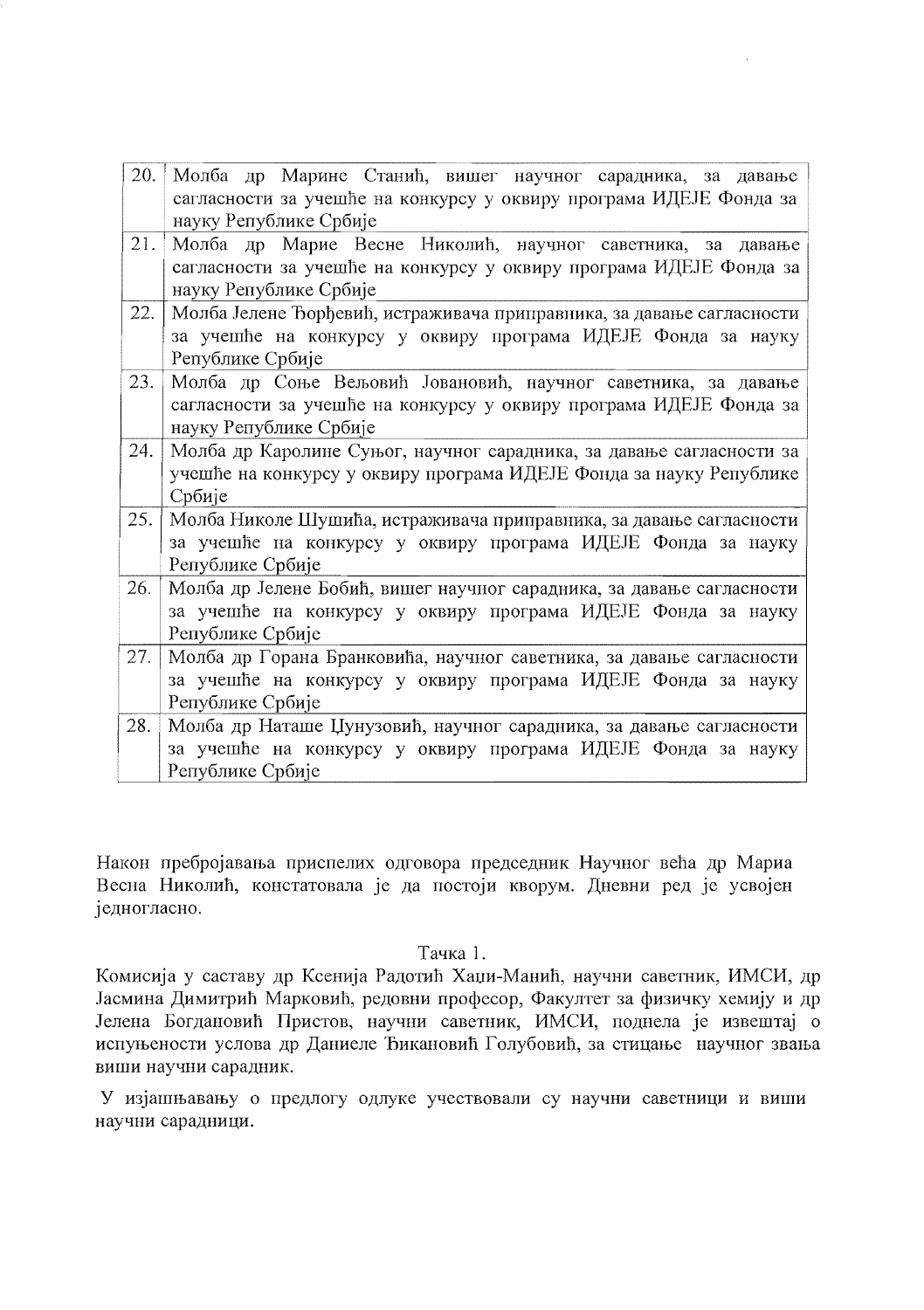Др Мариа Весна Николић, председник Већа је констатовала да је Научно веће, једногласно, донело следећу

## ОДЛУКУ

- 1. Утврђује се предлог за стицање научног звања виши научни сарадник др Даниеле Ђикановић Голубовић.
- 2. Ову одлуку са документацијом доставити Матичном научном одбору за Министарства просвете, науке и технолошког развоја Републике биологију Србије.

## Тачка 2.

Научно веће је, једногласно, донело следећу

## ОДЛУКУ

1. Образује се комисија за оцену испуњености услова за стицање научног звања научни саветник др Катарине Војисављевић.

2. У комисију из тачке 1. ове одлуке именују се:

- 1. др Татјана Срећковић, научни саветник, ИМСИ,
- 2. др Горан Бранковић, научни саветник, ИМСИ,
- 3. др Маја Шћепановић, научни саветник, Институт за физику.

3. Комисија из тачке 2. ове одлуке дужна је да, у року од 30 дана, поднесе Научном већу Института извештај, који мора да садржи:

- биографске податке,
- преглед стручног и научног рада
- оцену научног и стручног рада за предходни изборни период
- оцену да ли су испуњени услови за стицање звања,
- предлог за стицање звања.

## Тачка 3.

Научно веће је, једногласно, донело следећу

# ОДЛУКУ

1. Образује се комисија за оцену испуњености услова за стицање научног звања научни сарадник др Душана Николића.

- 2. У комисију из тачке 1. ове одлуке именују се:
	- 1. др Зоран Гачић, научни саветник, ИМСИ,
	- 2. др Мирјана Ленхардт, научни саветник, ИБИСС,
	- 3. др Стефан Скорић, виши научни сарадник, ИМСИ.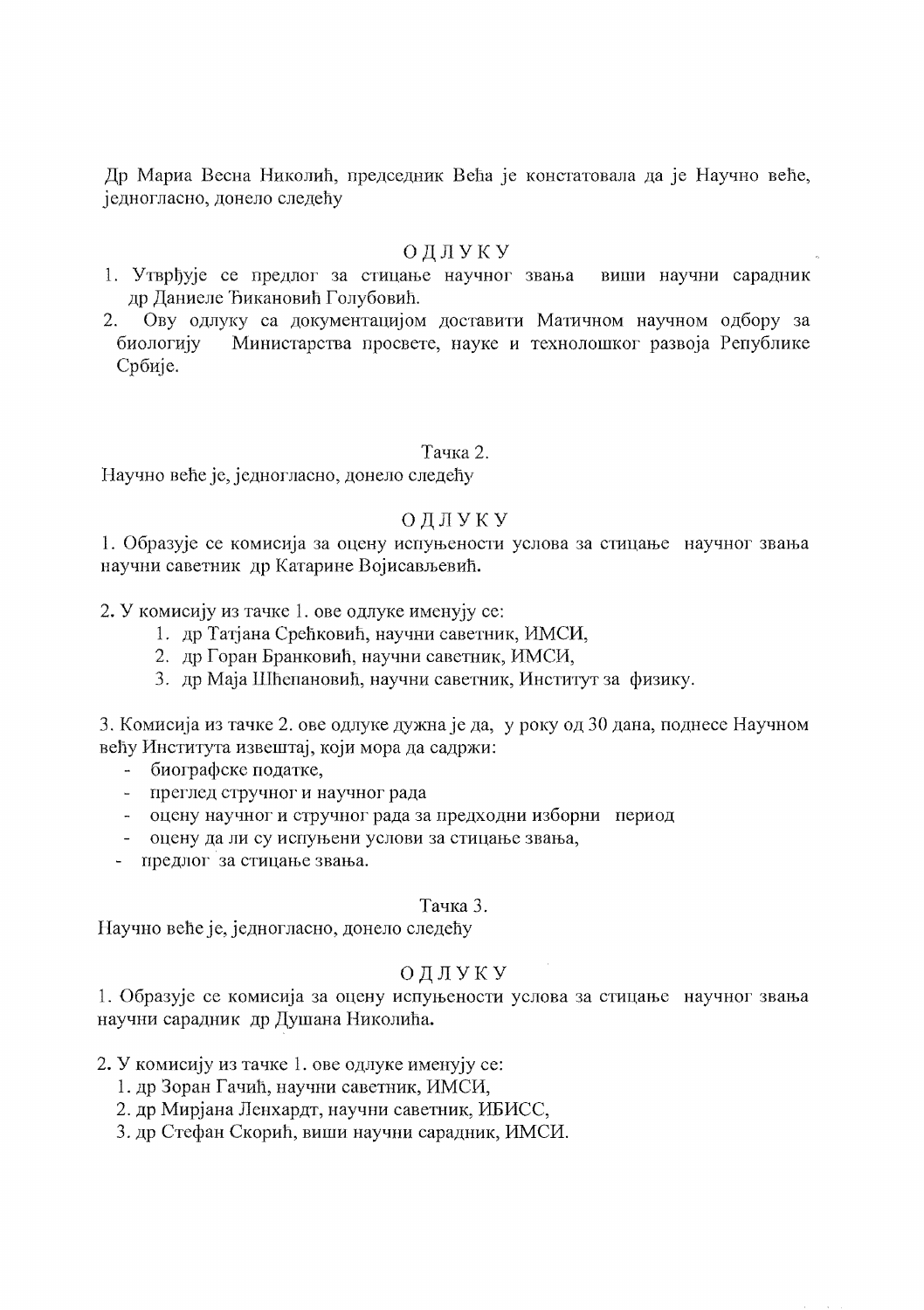3. Комисија из тачке 2. ове одлуке дужна је да, у року од 30 дана, поднесе Научном већу Института извештај, који мора да садржи:

- биографске податке,
- преглед стручног и научног рада
- оцену научног и стручног рада за предходни изборни период
- оцену да ли су испуњени услови за стицање звања,
- предлог за стицање звања.

## Тачка 4.

Научно веће је, једногласно, донело следећу

# ОДЛУКУ

1. Образује се комисија за оцену испуњености услова за стицање научног звања научни сарадник др Иване Миленковић.

# 2. У комисију из тачке 1. ове одлуке именују се:

- 1. др Ксенија Радотић Хаџи-Манић, научни саветник, ИМСИ,
- 2. др Александра Митровић, виши научни сарадник, ИМСИ,
- 3. др Владимир Бешкоски, ванредни професор, Хемијски факултет.

3. Комисија из тачке 2. ове одлуке дужна је да, у року од 30 дана, поднесе Научном већу Института извештај, који мора да садржи:

- биографске податке,
- преглед стручног и научног рада
- оцену научног и стручног рада за предходни изборни период
- оцену да ли су испуњени услови за стицање звања,
- предлог за стицање звања.

## Тачка 5.

Научно веће је, једногласно, донело следећу

# ОДЛУКУ

1. Образује се комисија за оцену испуњености услова за стицање научног звања научни сарадник др Горана Тривана.

2. У комисију из тачке 1. ове одлуке именују се:

- 1. др Ратко Ристић, редовни професор, Шумарски факултет,
- 2. др Драгица Станковић, научни саветник, ИМСИ,
- 3. др Мирослав Никчевић, виши научни сарадник, ИМСИ.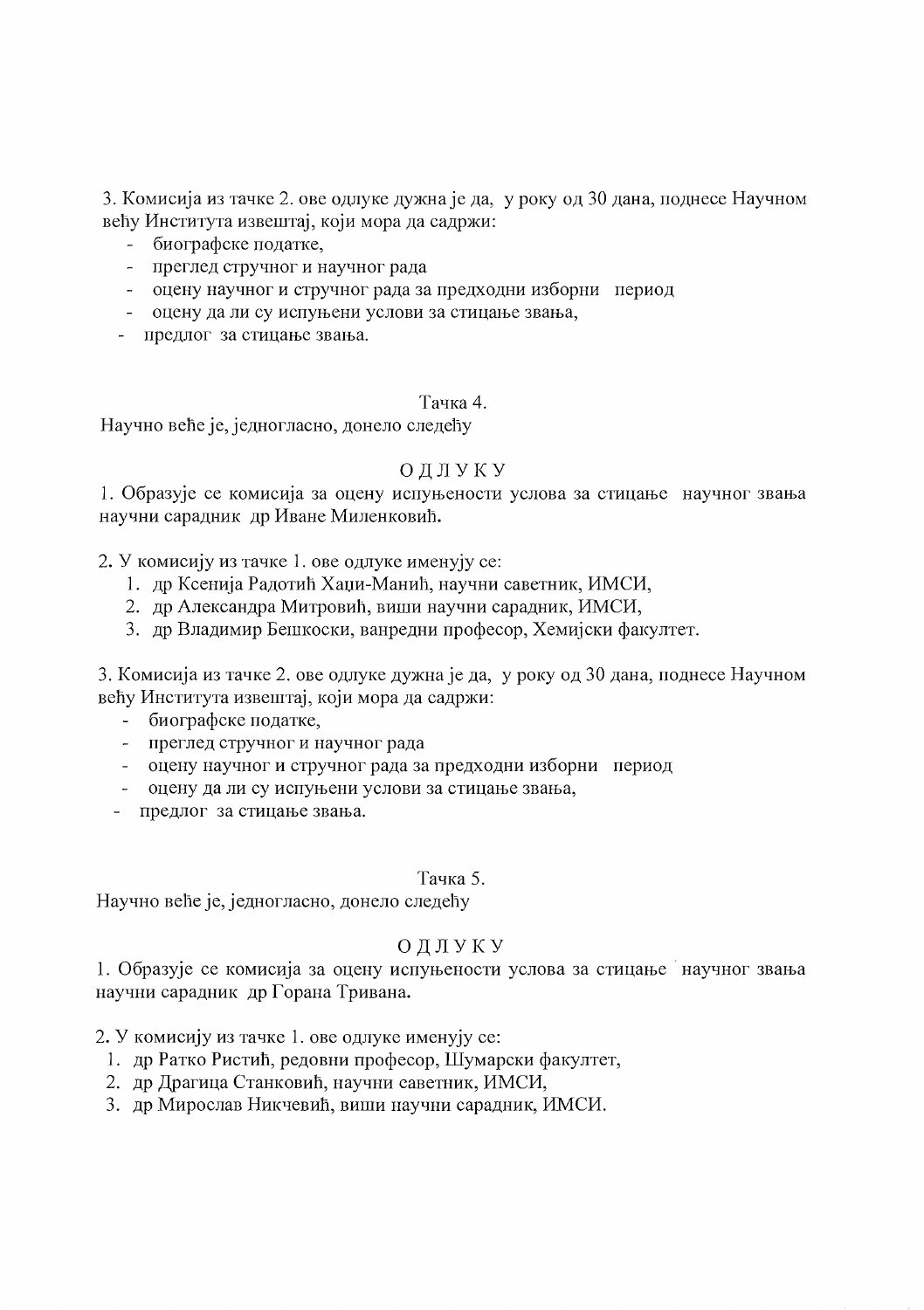3. Комисија из тачке 2. ове одлуке дужна је да, у року од 30 дана, поднесе Научном већу Института извештај, који мора да садржи:

- биографске податке,
- преглед стручног и научног рада
- оцену научног и стручног рада за предходни изборни период
- оцену да ли су испуњени услови за стицање звања,
- предлог за стицање звања.

# Тачка 6.

Научно веће је, једногласно, донело следећу

# ОДЛУКУ

1. Образује се комисија за спровођење поступка за стицање истраживачког звања истраживач- сарадник Сање Марковић.

2. У комисију из тачке 1. ове одлуке именују се:

- 1. др Соња Милић Комић, научни сарадник, ИМСИ,
- 2. др Соња Вељовић Јовановић, научни саветник, ИМСИ,
- 3. др Татјана Поповић, виши научни сарадник, Институт за заштиту биља.
- 3. Комисија из тачке 2. ове одлуке дужна је да, у року од 30 дана, поднесе Научном већу Института извештај, који мора да садржи:
	- биографске податке,
	- преглед стручног и научног рада и оцену тога рада за претходни изборни период,
	- оцену да ли су испуњени услови за стицање звања,
	- предлог Научном већу за стицање звања.

# Тачка 7.

Научно веће је, једногласно, донело следећу

# ОДЛУКУ

1. Образује се комисија за спровођење поступка за стицање истраживачког звања истраживач- сарадник Александре Јелушић.

2. У комисију из тачке 1. ове одлуке именују се:

- 1. др Соња Милић Комић, научни сарадник, ИМСИ,
- 2. др Соња Вељовић Јовановић, научни саветник, ИМСИ,
- 3. др Татјана Поповић, виши научни сарадник, Институт за заштиту биља.
- 3. Комисија из тачке 2. ове одлуке дужна је да, у року од 30 дана, поднесе Научном већу Института извештај, који мора да садржи:
	- биографске податке,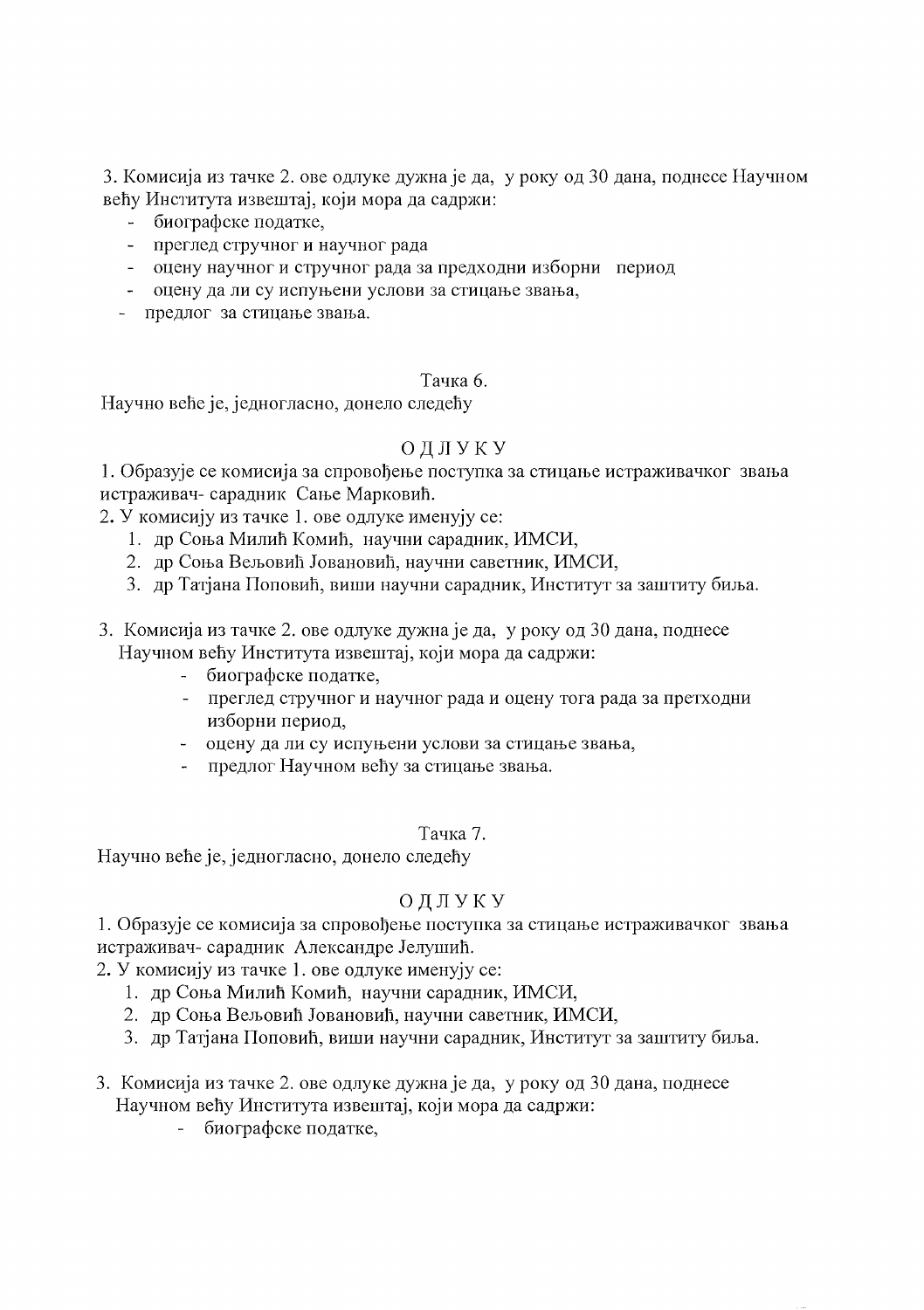- преглед стручног и научног рада и оцену тога рада за претходни изборни период,
- оцену да ли су испуњени услови за стицање звања,
- предлог Научном већу за стицање звања.

### Тачка 8.

Научно веће је, већином гласова, донело следећу

# ОДЛУКУ

1. Образује се комисија за спровођење поступка за стицање истраживачког звања истраживач-приправник др Виктора Церовског.

1.2. У комисију из тачке 1. ове одлуке именују се:

- 1. др Радомир Жикић, научни саветник, ИМСИ
- 2. др Владимир Јовановић, научни сарадник, ИМСИ
- 3. др Жељко Шљиванчанин, научни саветник, Институт за нуклеарне науке Винча.

1.3. Комисија из тачке 2. ове одлуке дужна је да, у року од 30 дана, поднесе Научном већу Института извештај који мора да садржи:

- биографске податке,
- оцену да ли су испуњени услови за стицање звања,
- предлог Научном већу за стицање звања.

2. Комисија у саставу др Радомир Жикић, научни саветник, ИМСИ, др Владимир Јовановић, научни сарадник, ИМСИ и др Жељко Шљиванчанин, научни саветник, Институт за нуклеарне науке Винча поднела је на истом Већу извештај о испуњености услова др Виктора Церовског, за стицање звања истраживачприправник.

Научно веће је, већином гласова, донело следећу

# ОДЛУКУ

# О СТИЦАЊУ ЗВАЊА ИСТРАЖИВАЧ- ПРИПРАВНИК

1. др Виктор Церовски, испуњава услове и стиче истраживачко звање истраживачприправник, за период од три године, без права реизбора.

2. Стечено звање престаје да важи избором у више звање или одузимањем звања.

Тачка 9.

Научно веће је, једногласно, донело следећу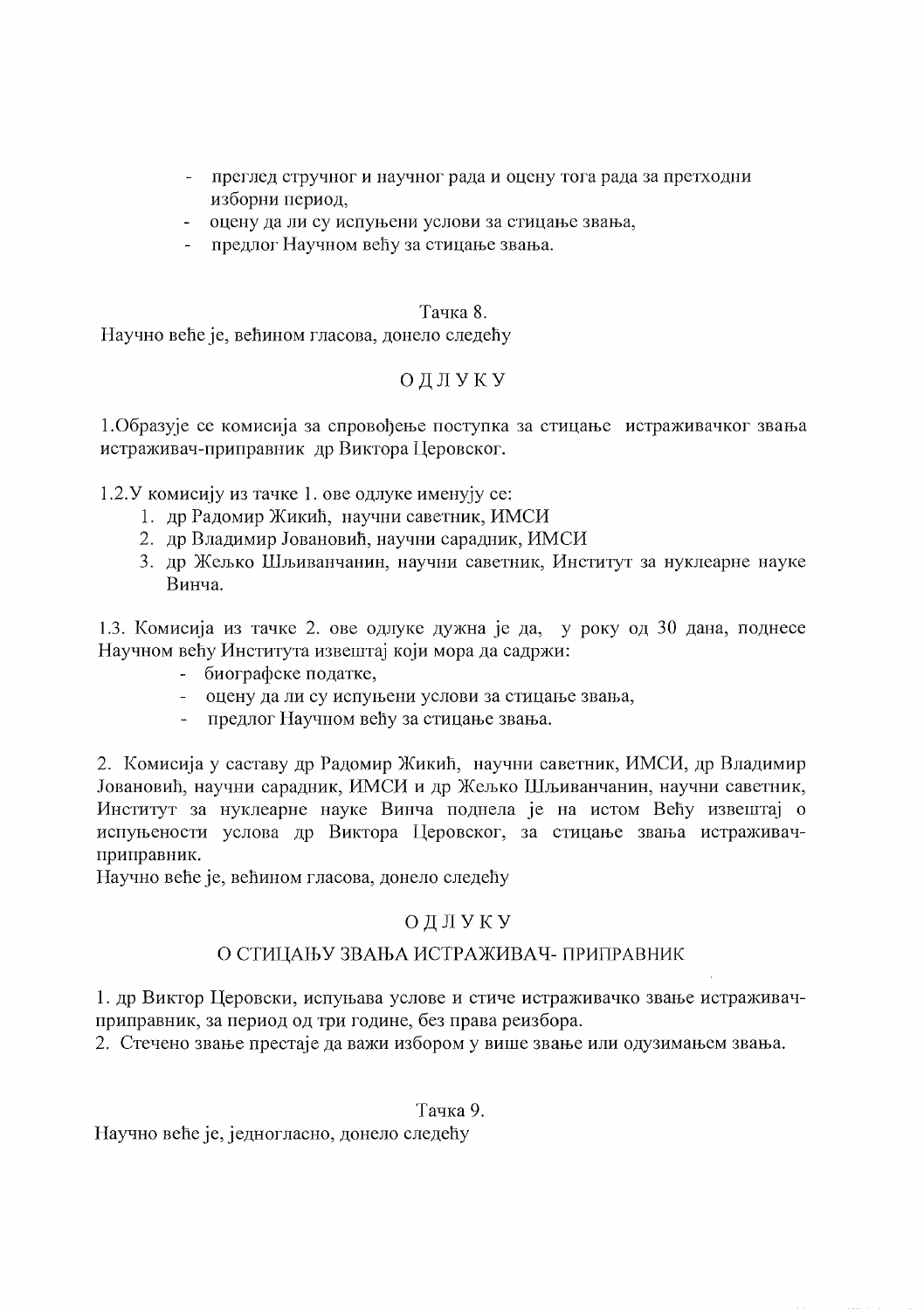## ОДЛУКУ

1. Образује се комисија за спровођење поступка за стицање истраживачког звања истраживач-приправник Душана Игића, мастер инжењера шумарства.

1.2.У комисију из тачке 1. ове одлуке именују се:

- 1. др Драгица Станковић, научни саветник, ИМСИ,
- 2. др Мирослав Никчевић, виши научни сарадник, ИМСИ,
- 3. др Стефан Скорић, виши научни сарадник, ИМСИ.

1.3. Комисија из тачке 2. ове одлуке дужна је да, у року од 30 дана, поднесе Научном већу Института извештај који мора да садржи:

- биографске податке,
- оцену да ли су испуњени услови за стицање звања,
- предлог Научном већу за стицање звања.

Комисија у саставу др Драгица Станковић, научни саветник, ИМСИ 2. др Мирослав Никчевић, виши научни сарадник, ИМСИ, и др Стефан Скорић, виши научни сарадник, ИМСИ, поднела је на истом Већу извештај о испуњености услова Душана Игића, за стицање звања истраживач-приправник. Научно веће је, једногласно, донело следећу

## ОДЛУКУ

# О СТИЦАЊУ ЗВАЊА ИСТРАЖИВАЧ- ПРИПРАВНИК

1. Душан Игић, мастер инжењер шумарства, испуњава услове и стиче истраживачко звање истраживач-приправник, за период од три године, без права реизбора.

2. Стечено звање престаје да важи избором у више звање или одузимањем звања.

#### Тачка 10.

Научно веће је, једногласно, донело следећу

# ОДЛУКУ

1. Образује се комисија за спровођење поступка за стицање истраживачког звања истраживач-приправник Маје Траиловић, мастера заштите животне средине.

1.2. У комисију из тачке 1. ове одлуке именују се:

- 1. др Љиљана Костић Крављанац, научни сарадник, ИМСИ,
- 2. др Јелена Павловић, научни сарадник, ИМСИ,
- 3. др Мирослав Николић, научни саветник, ИМСИ.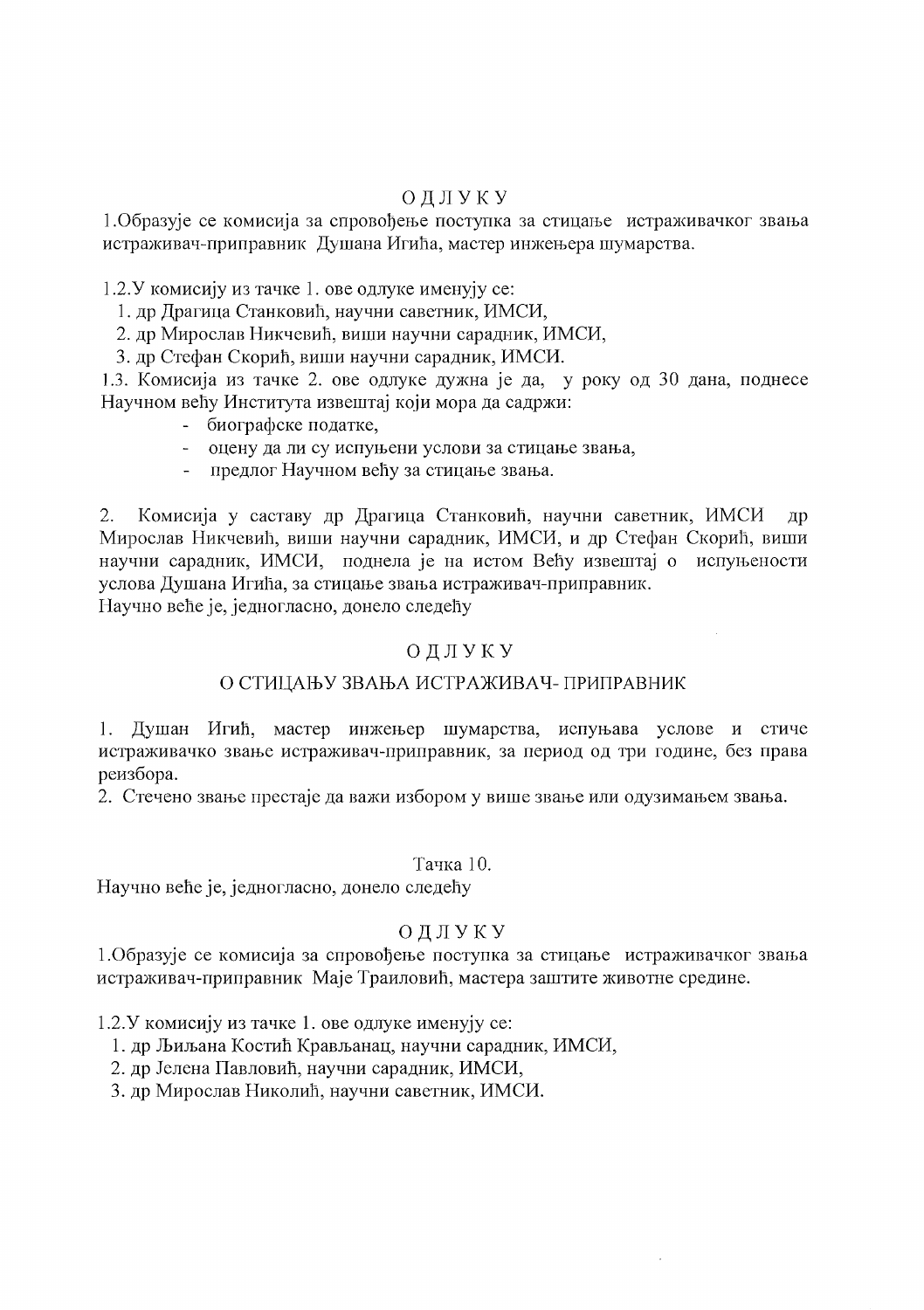1.3. Комисија из тачке 2. ове одлуке дужна је да, у року од 30 дана, поднесе Научном већу Института извештај који мора да садржи:

- биографске податке,
- оцену да ли су испуњени услови за стицање звања,
- предлог Научном већу за стицање звања.

2. Комисија у саставу др Љиљана Костић Крављанац, научни сарадник, ИМСИ, др Јелена Павловић, научни сарадник, ИМСИ, и др Мирослав Николић, научни саветник, ИМСИ, поднела је на истом Већу извештај о испуњености услова Маје Траиловић, за стицање звања истраживач-приправник.

Научно веће је, једногласно, донело следећу

## ОДЛУКУ

## О СТИЦАЊУ ЗВАЊА ИСТРАЖИВАЧ- ПРИПРАВНИК

1. Маја Траиловић, мастер заштите животне средине, испуњава услове и стиче истраживачко звање истраживач-приправник, за период од три године, без права реизбора.

2. Стечено звање престаје да важи избором у више звање или одузимањем звања.

#### Тачка 11.

Научно веће је, једногласно, донело следећу

## ОДЛУКУ

Даје се сагласност за учешће на пројекту Фонда за науку Републике Србије у оквиру програма ИДЕЈЕ др Бранки Живановић, научном саветнику. (30%).

Назив пројекта је : Towards greener and safer environment: Apple phloretin – a novel prospective eco-friendly bioherbicide

Носилац реализације пројекта је Институт за биолошка истраживања "Синиша Станковић", а руководилац пројекта је др Невена Бањац, научни саветник.

## Тачка 12.

Научно веће је, једногласно, донело следећу

## ОДЛУКУ

Даје се сагласност за учешће на пројекту Фонда за науку Републике Србије у оквиру програма ИДЕЈЕ др Милољубу Луковићу, научном саветнику, др Александру Менићанину, вишем научном сараднику, и Снежани Луковић, стручном саветнику, која ће бити ангажована као техничка подршка.

Сви чланови пројектног тима из Института за мултидисциплинарна истраживања су са 30% учешћа на пројекту.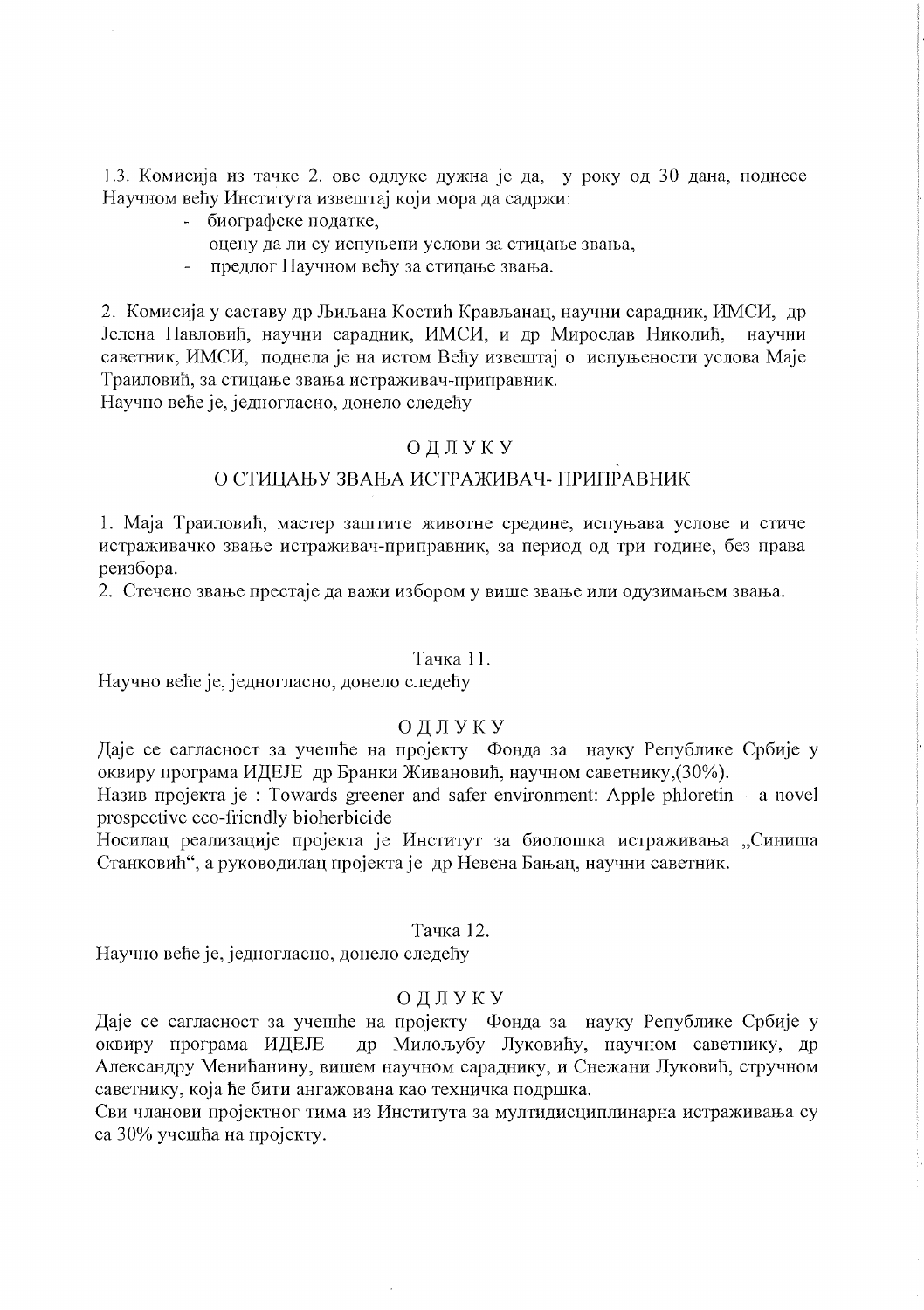Назив пројекта је: Plant-Soil Meteo Station: A Way Towards Sustainable Food.

Носилац реализације пројекта је Факултет техничких наука, Универзитет у Новом Саду, а руководилац пројекта је др Мирјана Дамњановић, редовни професор, Факултет техничких наука.

## Тачка 13.

Научно веће је, једногласно, донело следећу

# ОДЛУКУ

Даје се сагласност за учешће на пројекту Фонда за науку Републике Србије у оквиру програма ИДЕЈЕ:

1. др Вуку Максимовићу, научном саветнику, руководиоцу пројекта

2. др Јелени Драгишић Максимовић, вишем научном сараднику

3. Драгици Милосављевић, истраживачу-приправнику

Сви чланови пројектног тима су са 30% учешћа на пројекту.

Назив пројекта је: Managing of postharvest changes of health-promoting compounds and sensorial attributes in newly released strawberry cultivars. Encouraging in the fieldfavorable on the shelf

Носилац реализације пројекта је Институт за мултидисциплинарна истраживања.

#### Тачка 14.

 $\bar{z}$ 

Научно веће је, једногласно, донело следећу

## ОДЛУКУ

Даје се сагласност за учешће на пројекту Фонда за науку Републике Србије у оквиру програма ИДЕЈЕ др Оливери Продановић, научном сараднику, и Невени Пантић, истраживачу-приправнику.

Сви чланови пројектног тима из Института за мултидисциплинарна истраживања су са 30% учешћа на пројекту.

Назив пројекта је : Efficient High-Throughput Screening Platform of Large Gene Libraries in Directed Evolution of Biocatalysts

Носилац реализације пројекта је Хемијски факултет, а руководилац пројекта је др Радивоје Продановић, редовни професор.

## Тачка 15.

Научно веће је, једногласно, донело следећу

## ОДЛУКУ

Даје се сагласност за учешће на пројекту Фонда за науку Републике Србије у оквиру програма ИДЕЈЕ: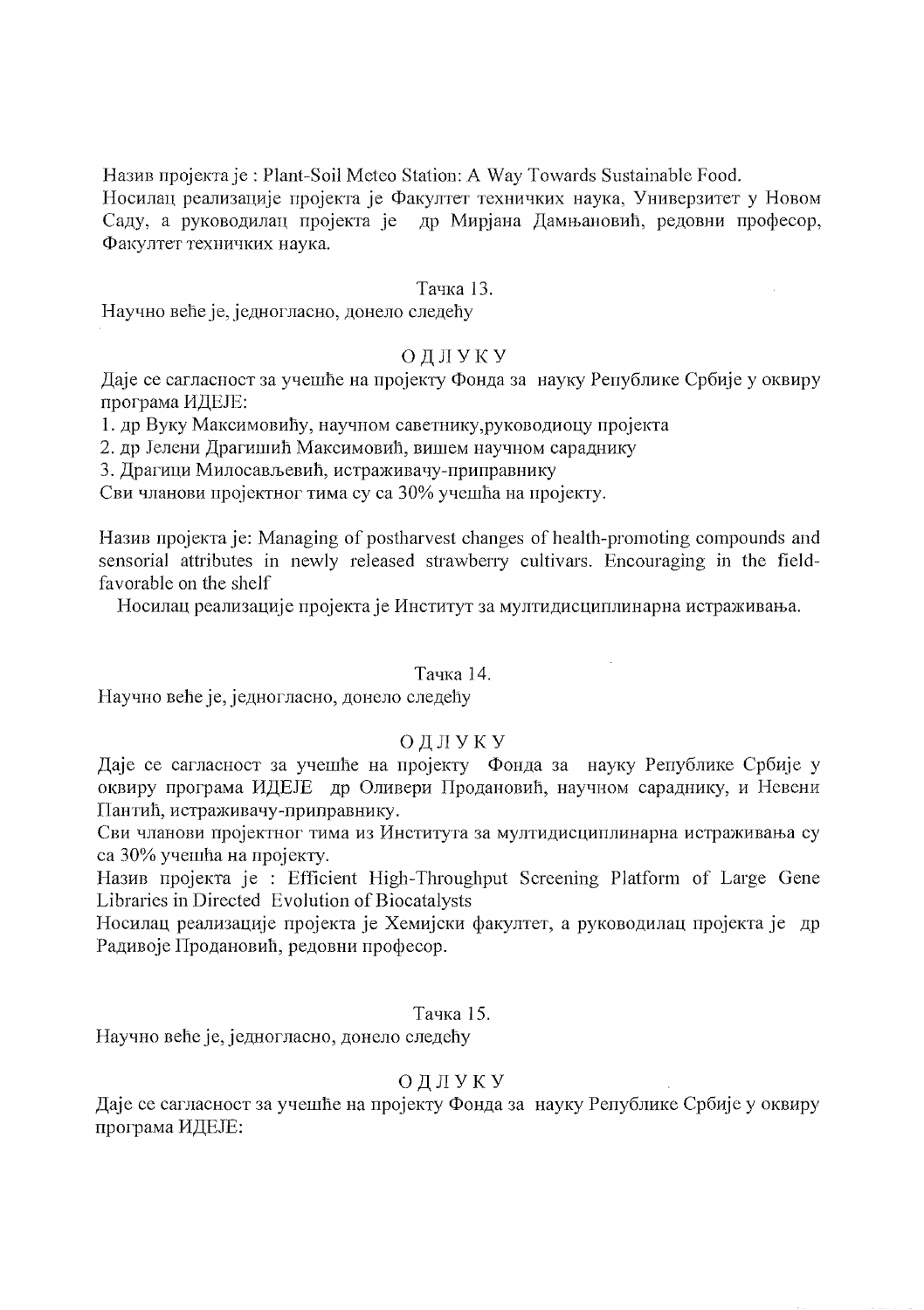1. др Мирославу Николићу, научном саветнику, руководиоцу пројекта

2. др Љиљани Костић-Крављанац, научном сараднику, координатору радног пакета  $(PII)$ 

3. др Јелени Павловић, научном сараднику, координатору (РП)

4. др Предрагу Боснићу, научном сараднику, координатору(РП)

5. др Игору Костићу, научном сараднику

6. др Владимиру Јовановићу, научном сараднику

7. Тијани Дубљанин, истраживачу-приправнику

8. Маји Траиловић, истраживачу-приправнику (уколико се пројекат одобри)

Назив пројекта је: Silicon for Crops in the 21<sup>st</sup> Century (акроним Si4Crop)

Носилац реализације пројекта је Институт за мултидисциплинарна истраживања.

Тачка 16.

Научно веће је, једногласно, донело следећу

# ОДЛУКУ

Даје се сагласност за учешће на пројекту Фонда за науку Републике Србије у оквиру програма ИДЕЈЕ:

- 1. др Ксенији Радотић Хаџи-Манић, научном саветнику, руководиоцу пројекта
- 2. др Александри Митровић, вишем научном сараднику
- 3. др Јасни Симоновић Радосављевић, научном сараднику
- 4. др Драгосаву Мутавџићу, научном сараднику
- 5. др Драгици Спасојевић, научном сараднику
- 6. др Милошу Прокопијевићу, научном сараднику
- 7. др Даниели Ђикановић Голубовић, научном сараднику
- 8. Драгани Бартолић, истраживачу-сараднику
- 8. Мири Станковић, истраживачу-сараднику
- 9. др Ивани Миленковић, истраживачу-сараднику

10. др Слађани Спасић, научном саветнику

11. др Душици Јаношевић, ванредном професору, Биолошки факултет

Назив пројекта је: Plant cell wall biochemistry and structure-algorithms for industrial applicability.

Носилац реализације пројекта је Институт за мултидисциплинарна истраживања.

# Тачка 17.

Научно веће је, једногласно, донело следећу

# ОДЛУКУ

Даје се сагласност за учешће на пројекту Фонда за науку Републике Србије у оквиру програма ИДЕЈЕ: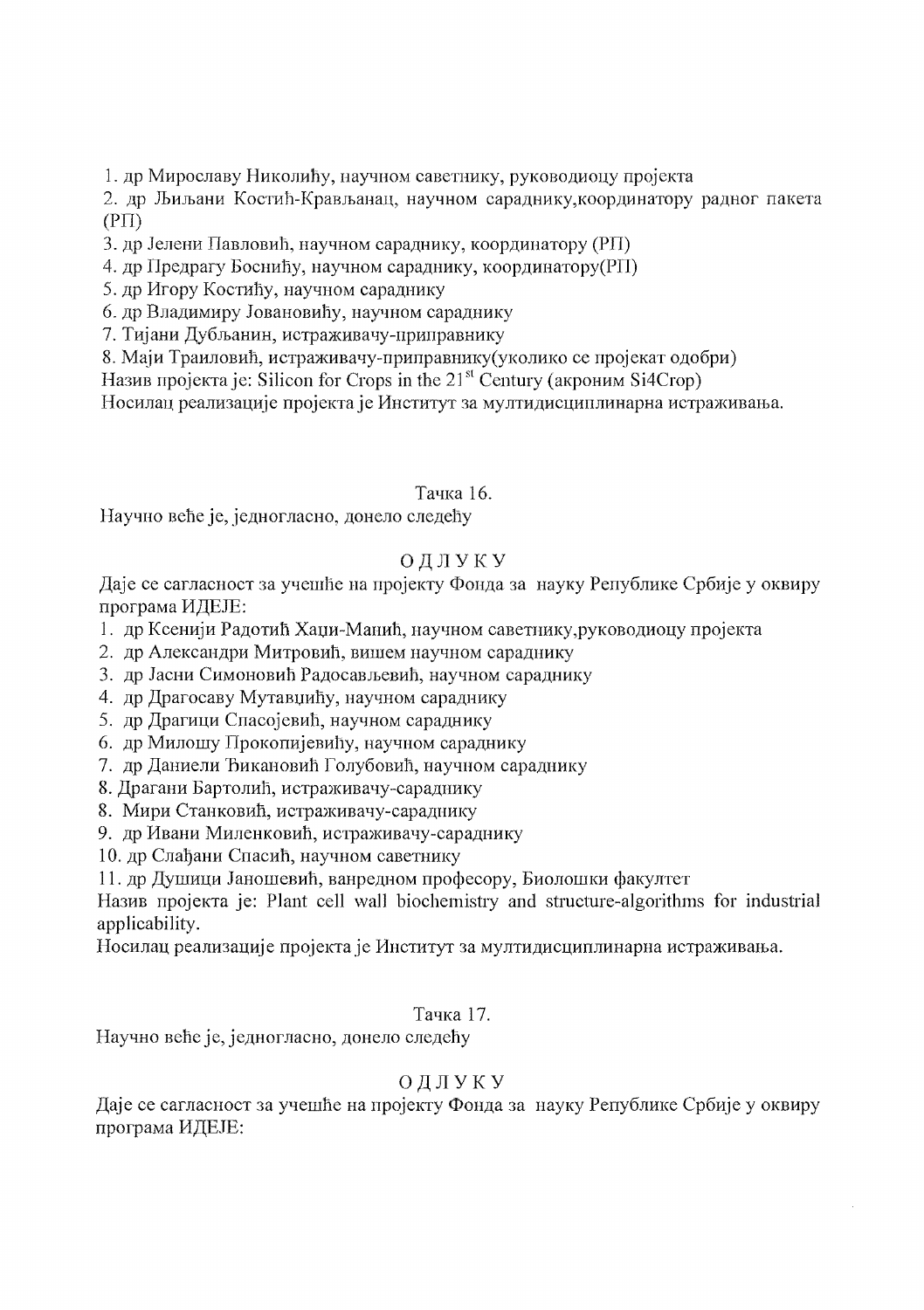1. др Марији Смедеревац-Лалић, вишем научном сараднику, руководиоцу пројекта,

- 2. др Стефану Скорићу, вишем научном сараднику
- 3. др Мирославу Никчевићу, вишем научном сараднику
- 4. др Браниславу Мићковићу, вишем научном сараднику
- 5. др Горчину Цвијановићу, научном сараднику
- 6. др Милици Пуцар, научном сараднику
- 7. др Жељки Вишњић Јефтић, вишем научном сараднику

8. др Душану Николићу, истраживач-сараднику

9. др Драгани Предојевић, доценту, Биолошки факултет

- 10. Марији Пећић, истраживачу-приправнику, Биолошки факултет
- 11. др Зорки Дулић, редовном професору, Пољопривредни факултет
- 12. др Бранку Миљановићу, ванредном професору, Природно-математички факултет, Нови Сад

Сви чланови пројектног тима су са 30% учешћа на пројекту.

Назив пројекта је: Use of biomanipulation measures in small(eutrophic) reservoir for purposes of water quality improvement.

Носилац реализације пројекта је Институт за мултидисциплинарна истраживања.

# Тачка 18.

Научно веће је, једногласно, донело следећу

# ОДЛУКУ

Даје се сагласност за учешће на пројекту Фонда за науку Републике Србије у оквиру програма ИДЕЈЕ др Игору Попову, вишем научном сараднику.

Haзив пројекта је: Low dimensional symmetry protected short-range entangled topological phases of matter.

Носилац реализације пројекта је Физички факултет, а руководилац пројекта је др Иванка Милошевић, редовни професор.

## Тачка 19.

Научно веће је, једногласно, донело следећу

# ОДЛУКУ

Даје се сагласност за учешће на пројекту Фонда за науку Републике Србије у оквиру програма ИДЕЈЕ др Јелени Богдановић Пристов, научном саветнику.

Назив пројекта је: Astrocytes and norepinephrine in brain vascular tone (dys)regulation (AstroNeR).

Носилац реализације пројекта је Институт за биолошка истраживања Синиша Станковић, а руководилац пројекта је др Љиљана Николић, виши научни сарадник.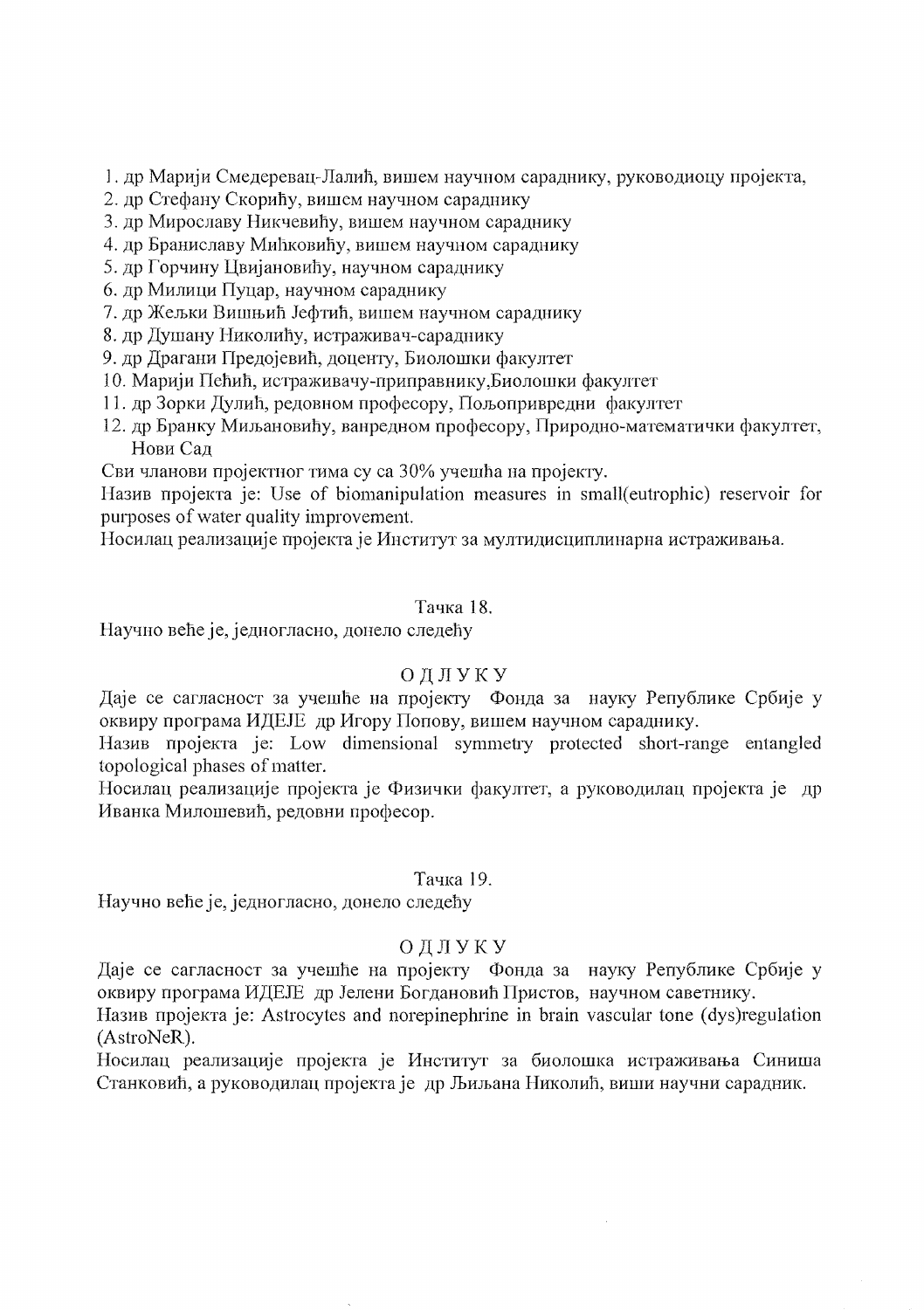### Тачка 20.

Научно веће је, једногласно, донело следећу

### ОДЛУКУ

Даје се сагласност за учешће на пројекту Фонда за науку Републике Србије у оквиру програма ИДЕЈЕ др Марини Станић, вишем научном сараднику.

Назив пројекта је: Метаболизам ванадијума, хрома и селена у еколошким и филогенетски различитим врстама филаментозних гљива: могућности примене у медицини.

Носилац реализације пројекта је Биолошки факултет, а руководилац пројекта је др Мирослав Живић, ванредни професор.

## Тачка 21.

Научно веће је, једногласно, донело следећу

# ОДЛУКУ

Даје се сагласност за учешће на пројекту Фонда за науку Републике Србије у оквиру програма ИДЕЈЕ:

1. др Мариа Весни Николић, научном саветнику, руководиоцу пројекта

2. др Зорки Ж. Васиљевић, научном сараднику

3. Милени Дојчиновић, истраживач-приправнику

4. др Небојши Лабусу, вишем научном сараднику, ИТН САНУ

5. Јелени Вујанчевић, истраживачу-сараднику, ИТН САНУ

6. Тамари Петровић, истраживачу-приправнику, Факултет за физичку хемију

7. др Јасмина Видић, Micalis Institute, INRAE, AgroParisTech, Universite Paris-Saclay, Француска(дијаспора)

Сви чланови пројектног тима су са 30% учешћа на пројекту.

Назив пројекта је: Metal oxide nanoparticles as antimicrobial agents and components in active and smart food packagin(OXIPACK).

Носилац реализације пројекта је Институт за мултидисциплинарна истраживања

#### Тачка 22.

Научно веће је, једногласно, донело следећу

## ОДЛУКУ

Даје се сагласност за учешће на пројекту Фонда за науку Републике Србије у оквиру програма ИДЕЈЕ Јелени Ђорђевић, истраживачу-приправнику.

Назив пројекта је: Multifunctional anaphoretically deposited coatings based on amorphous calcium phosphate and biocompatible polymers for medical and dental applications(MAD COATING).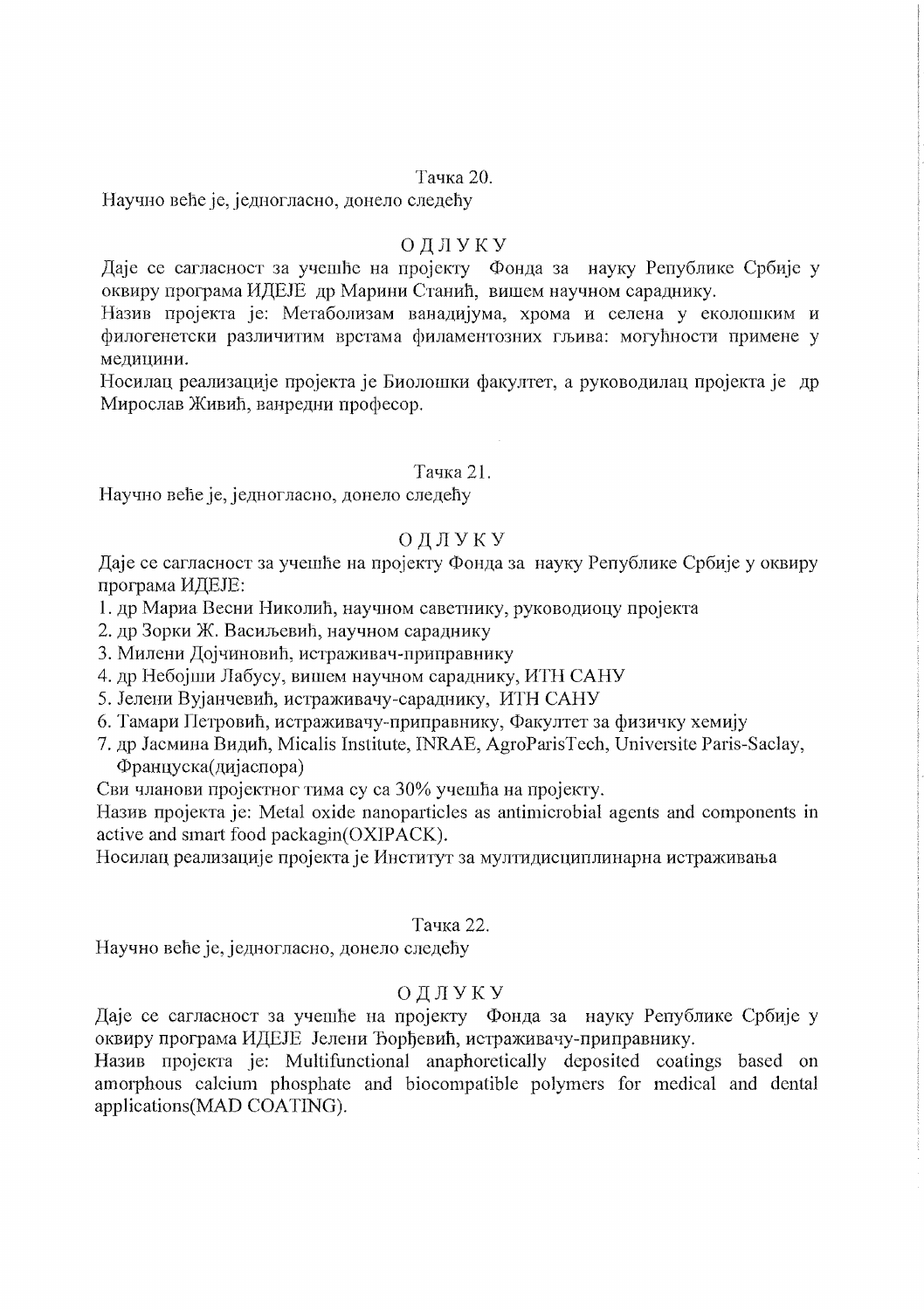Носилац реализације пројекта је Институт за хемију, технологију и металургију, а руководилац пројекта је др Сања Ераковић.

## Тачка 23.

Научно веће је, једногласно, донело следећу

# ОДЛУКУ

Даје се сагласност за учешће на пројекту Фонда за науку Републике Србије у оквиру програма ИДЕЈЕ:

- 1. др Соњи Вељовић Јовановић, научном саветнику, руководиоцу радног пакета
- 2. Бојани Живановић, истраживачу-сараднику
- 3. Ани Седларевић Зорић, истраживачу-сараднику
- 4. Сањи Марковић, истраживачу-приправнику
- 5. Александри Јелушић, истраживачу-приправнику,

Назив пројекта је : Novel approach to study phenolics-induced and cell-wall mediated tolerance in Solanaceae to bacterial wilt caused by Ralstonia solanacearum.

Носилац реализације пројекта је Институт за заштиту биља, а руководилац пројекта је др Татјана Поповић, виши научни сарадник.

# Тачка 24.

Научно веће је, једногласно, донело следећу

# ОДЛУКУ

Даје се сагласност за учешће на пројекту Фонда за науку Републике Србије у оквиру програма ИДЕЈЕ др Каролини Суњог, научном сараднику и др Јовани Костић-Вуковић, научном сараднику.

Назив пројекта је: Fish at the Danube River pollution hotspots  $-muti - biomarker$ assessment and risks for human consumption (FISH-PATH-of - GEN)

Носилац реализације пројекта је Институт за биолошка истраживања Синиша Станковић, а руководилац пројекта је др Стоимир Коларевић, виши научни сарадник.

# Тачка 25.

Научно веће је, једногласно, донело следећу

# ОДЛУКУ

Даје се сагласност за учешће на пројекту Фонда за науку Републике Србије у оквиру програма ИДЕЈЕ Николи Шушићу, истраживачу-приправнику.

Назив пројекта је: Усклађивање мера гајења шума са субспонтаним ширењем америчког копривића (Celtis occidentalis L.) на подручју "Суботичке пешчаре"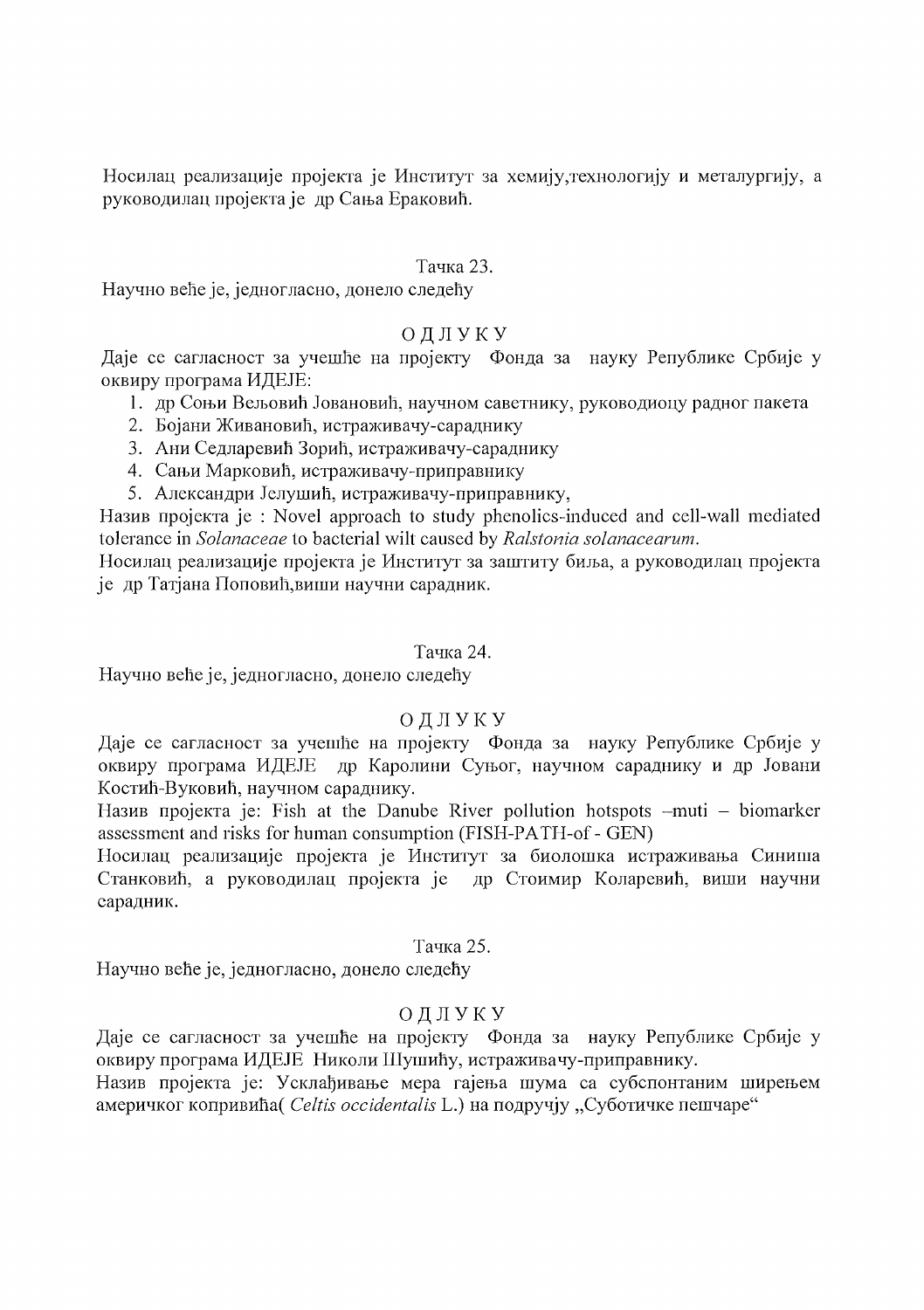Носилац реализације пројекта је Институт за низијско шумарство и животну средину, Универзитет у Новом Саду, а руководилац пројекта је лр Синиша Андрашев, виши научни сарадник.

### Тачка 26.

Научно веће је, једногласно, донело следећу

## ОДЛУКУ

Даје се сагласност за учешће на пројекту Фонда за науку Републике Србије у оквиру програма ИДЕЈЕ:

- 1. др Јелени Бобић, вишем научном сараднику, руководиоцу радног пакета (30%)
- 2. др Мирјани Вијатовић Петровић, вишем научном сараднику (30%)
- 3. др Адису Џунузовићу, научном сараднику (30%)
- 4. др Николи Илићу, научном сараднику (30%)
- 5. др Александру Радојковићу, вишем научном сараднику, (15%)

Назив пројекта је : Процесирање хетероструктурних танких филмова на бази манганита у циљу фине контроле особина (молекулских интеракција) помоћу физичких стимулуса - PROMTEH.

Носилац реализације пројекта је Технолошки факултет у Новом Саду, а руководилац пројекта је др Владимир Срдић, редовни професор.

#### Тачка 27.

Научно веће је, једногласно, донело следећу

## ОДЛУКУ

Даје се сагласност за учешће на пројекту Фонда за науку Републике Србије у оквиру програма ИДЕЈЕ:

1. др Горану Бранковићу, научном саветнику, руководиоцу пројекта

2. др Зорици Бранковић, научном саветнику

3. др Миладину Радовићу, Texas A&M Universiti

4. др Катарини Војисављевић, вишем научном сараднику

5. др Милици Почуча-Нешић, научном сараднику,

6. др Славици Савић, научном саветнику, BioSense

7. др Зорици Маринковић Станојевић, научном саветнику

8. др Милану Жунићу, вишем научном сараднику

9. др Данијели Луковић Голић, вишем научном сараднику

10.др Александри Дапчевић, доценту, ТМФ

11. Оливери Милошевић, истраживачу-приправнику

12. Стефану Јелићу, истраживачу-приправнику

13. Јелени Вукашиновић, истраживачу-приправнику

14. Александру Малешевићу, истраживачу-приправнику

Сви чланови пројектног тима су са 30% учешћа на пројекту.